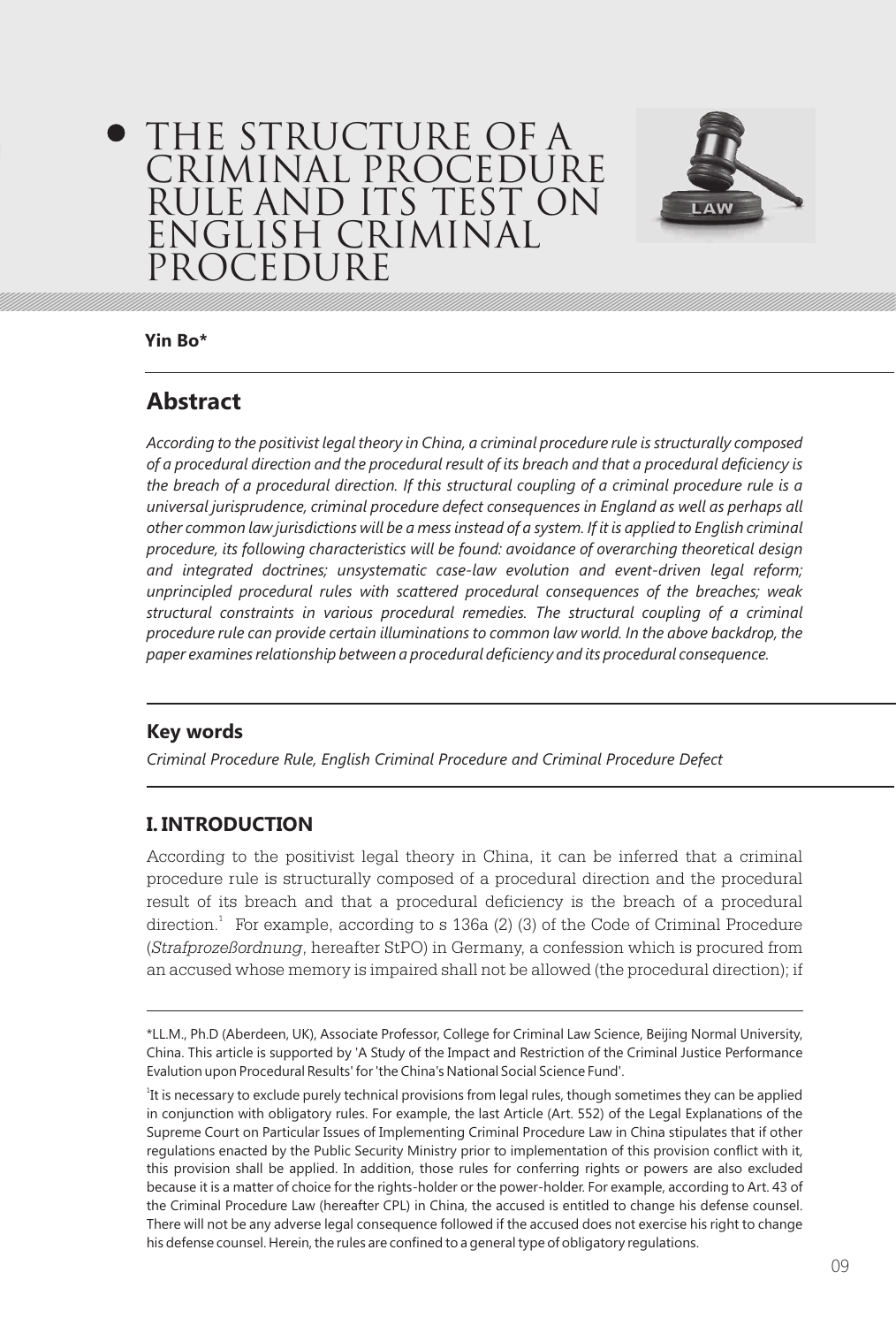such a confession is obtained (the procedural deficiency), then it shall not be used, i.e. 'excluded' (the procedural consequence of the breach). The paper briefly outline the sources of law for criminal procedure and then scrutinise, according to this structure of a criminal procedure rule, the remedies for procedural deficiencies in English criminal procedure.

Four complementary aspects of procedural consequences are examined for English criminal procedure: (1) what rationale or doctrine, if any, underpins the procedural consequences of breaches of criminal procedure; (2) the law-making process concerning procedural consequences (how the rules concerning procedural consequences evolve, e.g., by case-law or by legislation); (3) the provision of procedural consequences (e.g., the types of procedural consequences); (4) the procedural mechanisms for ascribing procedural consequences (e.g., allocation of powers to institutions or persons to raise objections to defective procedure). These four aspects are complementary. Firstly, the rationale or doctrine underpins the provision of procedural consequences. It may also influence how the rules concerning procedural consequences evolve. Secondly, the lawmaking process concerning procedural consequences is related to the pattern of the existing procedural consequences. Thirdly, the specific procedural consequences for breaches of procedure are important for achieving procedural justice. Fourthly, procedural consequences are enforceable only if there are adequate procedural mechanisms (including institutional arrangements and structural constraints) for their enforcement.

If this structural coupling of a criminal procedure rule is a universal jurisprudence, the paper suggests that criminal procedure defect consequences in England as well as perhaps all other common law jurisdictions will be a mess instead of a system.

# **II. THE RELATIONSHIP BETWEEN A PROCEDURAL DEFICIENCY AND ITS PROCEDURAL CONSEQUENCE**

What is the relationship between a procedural deficiency and its procedural consequence? The paper argues that a procedural deficiency inevitably result in a procedural consequence. This logical relationship is derived from the structural coupling of a criminal procedure rule. Before proposing the structure of a criminal procedure rule, it is necessary to understand the structure of a general legal rule.

## **The Structural Coupling of a Legal Rule**

Prior to taking the hypothetical formula (a criminal procedure rule = a procedural  $direction + a procedural consequence of its breach) for granted, it is necessary to$ understand the structure of a legal rule. A legal rule is functionally composed of two parts: the prescribed requirement (or direction) and the legal consequence of its breach. If the specified direction is violated then the resulting legal consequence ought to be ascribed; for example, according to Art. 232 of the Chinese Criminal Law, a person shall not intentionally commit homicide (the direction); otherwise, he shall be sentenced to death, life imprisonment or fixed-term imprisonment of not less than ten years (the legal consequence of the breach).<sup>2</sup>

Basically, a complete legal rule 'ought to be' designed in this logical way. Alternatively,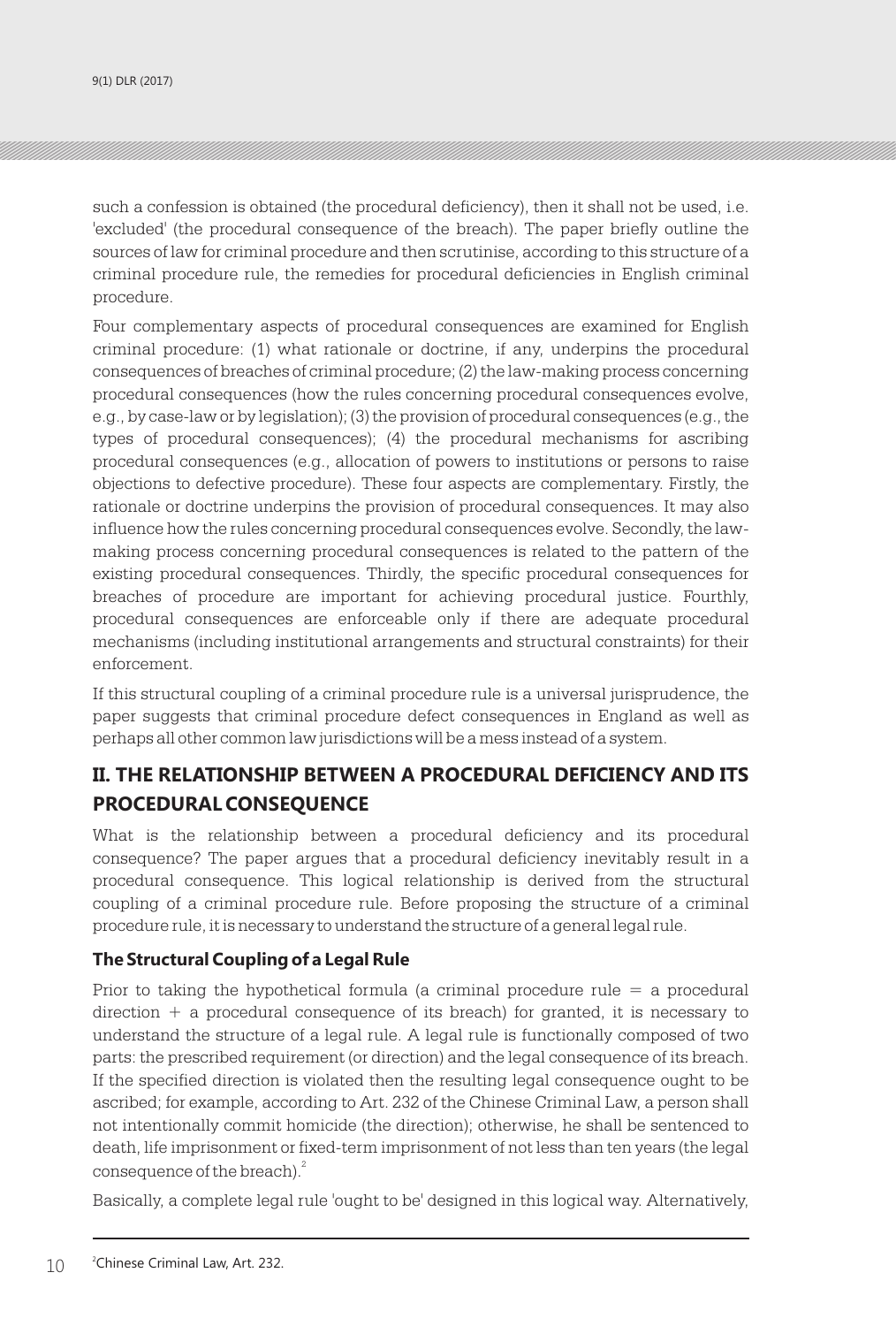

this logical statement can be derived from the specified legal rule. This stable program (…the direction…, otherwise… the legal consequence of its breach…) is the jurisprudential prerequisite for this legal discourse to be scientific. It enables us to employ an objective standard to assess each existing legal rule, as the structural closure of the formula insulates evaluations of the law from value judgments. The prescribed requirement or the direction indicates the inclination of the law-maker. It is an unquestionable part of a legal rule. For example, homicide is legally forbidden by criminal law in every jurisdiction. However, what is the legal consequence of its breach? Is a legal consequence of a breach necessary for a complete legal rule? What is the difference between a legal consequence of the breach and a legal sanction?

A legal consequence of the breach is the residual part of a structured legal rule. It is used to respond to the breach of a legal direction. A lack of legal consequence resulting from the legal direction is a flaw in the legal rule. This conclusion is neither political nor moral. Even though certain extra-legal consequences have the instrumental function of securing obedience to the legal directions, they are not legally stipulated. If the resulting consequence is only extra-legal, the law will be a general norm for human behaviors and cannot be justified as law, as it will not be legally enforceable and legal autonomy cannot be ensured.

The legal consequence of a procedural breach cannot be seen as a sanction. The sanction amounts to an adverse consequence, which indicates a certain element of coercion. However, the notion of a sanction cannot sufficiently embrace all patterns of legal consequences. For instance, some less severe breaches of the law may not inevitably lead to substantial sanctions, but are instead followed by overlooking of deficiency. In other words, even though there might be a technical breach, the law still confirms the anticipated legal result of act/conduct. Admittedly, the majority of legal consequences of the breaches in public law are sanctions. Without enough sanctions, there is more risk of people with an anti-social motive disobeying the law. As Weber argues, a relaxation of law might result in the immediate degeneration of legal order into chaos and disorder. $^{\rm 3}$  In a word, the inner motivation of the subjects for obedience to the legal rule must be guaranteed by a certain legal consequence of its breach, in particular those in relation to fear.

Admittedly, ascription of the legal consequence to the breach may constitute a new prescribed requirement, which purports to be followed by a new legal consequence. For example, if the legal direction A is breached, the consequence B is followed. However, if the consequence B is not properly carried out pursuant to the law, another consequence - C - might be necessary to deal with the breach of B. Again, if C is not followed due to various reasons then the cycle will continue. This open-ended circular is a problem for all legal rules, whereby more technical arrangements need to be employed. Given this fictitious case, it seems that law, as a body of language, cannot comprehensively deal with any situations encountered.

## **The Structural Coupling of a Criminal Procedure Rule**

<sup>3</sup>M Weber, *Economy and Society: an Outline of Interpretative Sociology* (Bedminster Press, New York 1968) 880- **95.** 11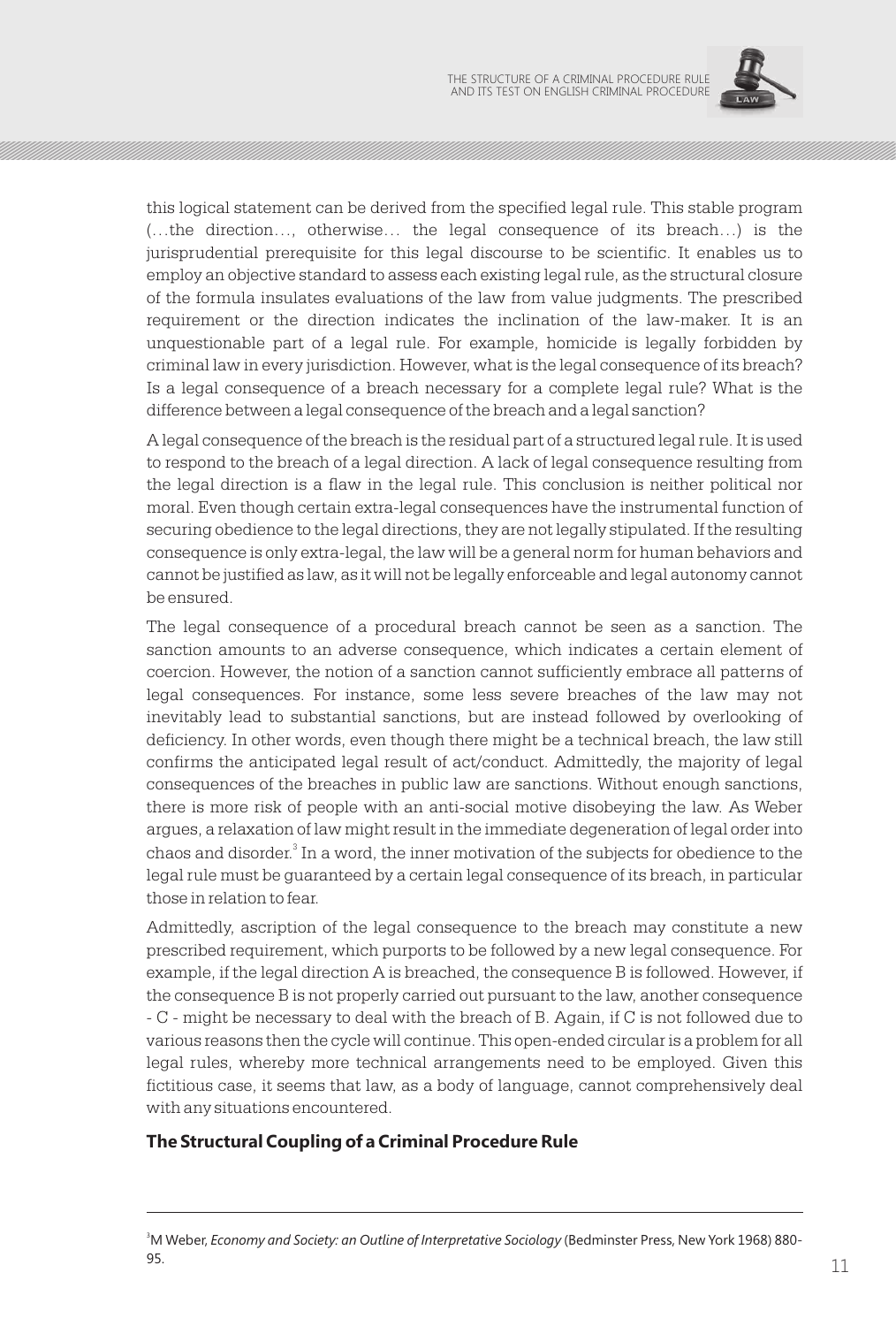9(1) DLR (2017)

Following the above formula, sufficient legal consequences for procedural breaches are an institutional prerequisite for a complete criminal procedure system. A legal consequence of breach of procedure is necessary for deterring the potential rulebreakers and achieving fairness between violators and those affected, otherwise the rule-breakers may benefit from such a relaxation of criminal procedure. The above formula may provide a standard for legal diagnosis but has not gone far enough to elucidate the exact type of legal consequence of the breach that should be attached to criminal procedure rules. The paper argues that the procedural direction and the procedural consequence of its breach are two indispensable parts for structural integrity of a criminal procedure rule.

Criminal procedure has the unique function of processing criminal cases to finality. This function can hardly be found for substantive law. Criminal procedure should be understood as a continuous process to be gone through. It naturally embraces a dynamic factor that moves the seised case forward. The procedural direction needs to be secured by its functionally irreplaceable consequence, namely a criminal procedure defect consequence. This consequence is not expressed as sanctions in substantive law (e.g., compensation or criminal penalty). It is intended to cure the defect in some way or otherwise resolve the matter. For example, in the case of illegal search, the resulting evidence may be excluded.<sup>4</sup> The exclusion of evidence is not a criminal penalty, compensation or a disciplinary sanction. It is instead nullification of the defective procedural conduct, namely the search, and its resulting evidence.

Then, the question might be alternative consequences for breaking a procedural rule, such as criminal, civil, disciplinary sanctions or government compensation. The branches of law are only man-made divisions pragmatically incorporated into a general legal system. However, it is necessary to point out, compared with these consequences, a procedural consequence has some irreplaceable features: (1) it is a particular response to a procedural defect whilst most of the other consequences focus on the violation of substantive law with incidental reference to procedural propriety; (2) it is a direct response to the procedural misconduct and constitutes a part of the entire proceedings, substantive sanctions meanwhile are only imposed on the violator and functionally contribute nothing to the entire proceedings.

To put specifically, substantive sanctions, for instance, issuing a warning to a police officer, can only be used to cope with a small part of criminal procedural deficiencies because of their own particular subjects of regulation, for instance, the law of employment. Those consequences can only be resorted to when the breaches of procedure are also regulated by criminal law, civil law, disciplinary law or government compensation law. It is clear that most deficiencies cannot be up to the basic conditions to impose criminal sanctions. In addition, they can be hardly proved to the level of certainty - 'beyond a reasonable doubt' or 'inner conviction' (also called 'intime conviction' or 'innermost conviction')<sup>5</sup> or 'clarity of the fact and sufficiency of the

<sup>4</sup> See, *e.g.*, StPO, s 136 (2) (3).

<sup>&</sup>lt;sup>5</sup>It means that you must feel sure of the conviction.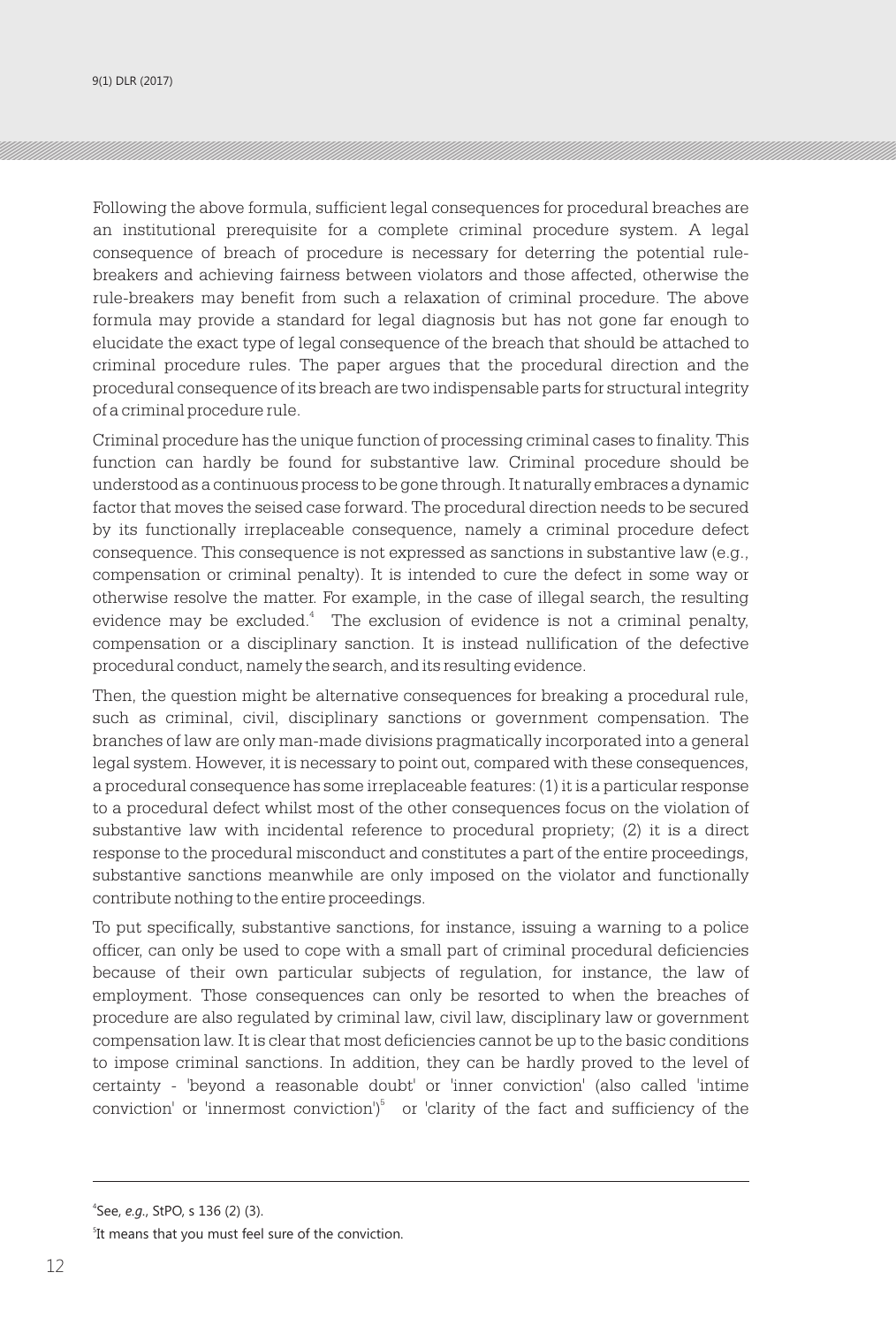

evidence'.<sup>6</sup> Civil compensation normally arises from material loss and the breach of procedural rules is often difficult to measure in terms of economic interest.<sup>7</sup> The relationship between the agencies and the participants cannot be regarded simply as equal entities in a civil relationship. Disciplinary law can only guide certain agencies and lawyers. It can never be applicable to other lay participants, such as the accused. Government compensation is rather narrow in terms of applicable subjects - chiefly the innocent criminal suspects whose freedom has been wrongfully deprived. Hence, in most jurisdictions, the qualification for government compensation is rather rigorous, whereas the sum of compensation is significantly limited.

It is clear that criminal procedure is relatively autonomous in the whole legal system. A procedural consequence is a natural result of the breach of a procedural direction. It is therefore an intrinsic part of a complete criminal procedure rule. It is not necessary to prove a procedural issue or defect as certainly as a material fact in substantive law. For example, in continental legal theory, the liberal proof is particularly referred to for procedural issues as compared to the strict proof for the subject-matter of the criminal case.<sup>8</sup> Substantive law sanctions, such as a criminal penalty, are normally ascribed after the criminal proceeding is closed, otherwise, the whole proceeding would be unduly suspended. Even if a prosecution for assault of a suspect by the police is possible, a further criminal proceeding is inevitably involved. Conversely, a criminal procedure defect consequence is normally instituted inside the existing and self-contained criminal proceedings. Therefore, resort to procedural remedies is much more efficient than other remedies responding to the wrongdoing. For instance, in England, the courts have no authority to directly impose disciplinary sanctions against the police or the prosecution, but they can deny prosecutorial force by imputing their behaviour as an abuse of process and staying proceedings or excluding evidence.  $^{\circ}$ 

In addition, having outlined the abstract formula that 'a criminal procedure rule  $=$  a procedural direction + the procedural consequence of its breach', the test on criminal procedure defect consequences shall be taken in the context of criminal procedure rules in England.

# **III. A TEST ON ENGLISH CRIMINAL PROCEDURE**

9 For examples, see ALT Choo, *Abuse of Process and Judicial Stays of Criminal Proceedings* (OUP, Oxford, New  $13$  York 1993).

<sup>&</sup>lt;sup>6</sup>It is mistaken to suggest the fundamental difference amongst three criteria in terms of the level of certainty. These expressions certainly have different origins. However, the three criteria depend upon the state of mind of those seised of the case. In the course of truth-ascertaining, the attitudes of the agents seised of the case harden into certainty. See JR Spencer, 'Evidence' in M Delmas-Marty and JR Spencer (eds), *European Criminal Procedures* (CUP, Cambridge 2002) 601-2.

<sup>7</sup> The English courts tried to provide a principled solution to the assessment of pain and suffering that occurs in the breach of procedure. See *Thompson v Commissioner of Police* [1997] 2 All ER 762; John v MGN [1996] 2 All ER 35. Interestingly, a similar way of measuring rewards for the breaches of procedure is provided in ECHR jurisprudence. But all attempts to assess the damage caused by procedural breach failed. See R Carnwath, 'E.C.H.R. Remedies from a Common Law Perspective' (2000) 49 ICLQ 520-7.

<sup>8</sup> Y Lin, *Criminal Procedure Law I : General Part* (China Renmin University Press, Beijing 2005) (in Chinese) 352-3; Z Xu, 'The Principle of Speedy Adjudication' (2003) 12 Legal Monograph (in Chinese) 121.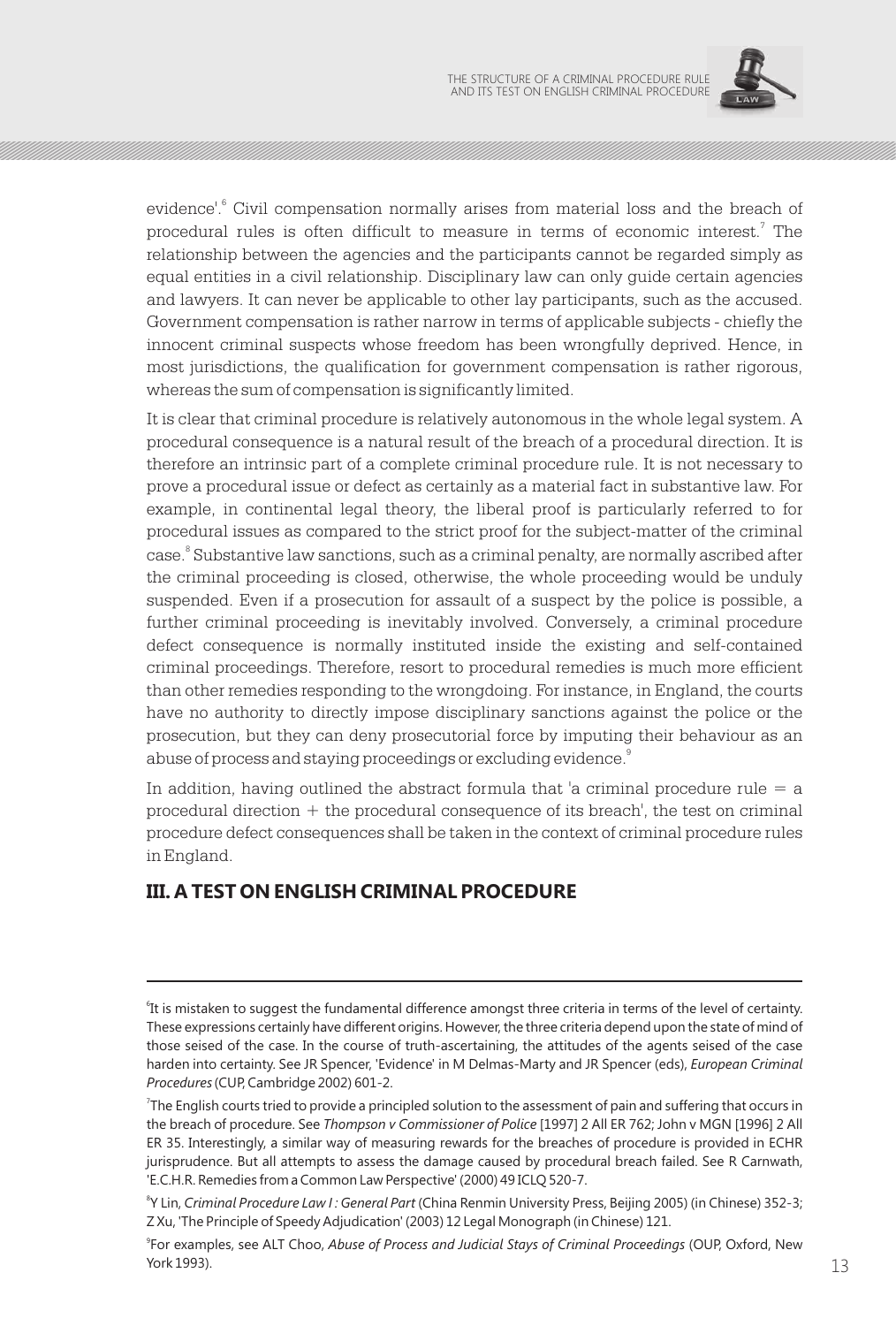#### **The Sources of Law**

In the absence of an all-embracing code of criminal procedure, English criminal procedure rules are scattered in the form of legislative text as well as an immeasurable volume of case law traced back to the thirteenth century. At present, Acts of Parliament are the major source of English criminal procedure, approximately 150 of which are concerned with procedural matters.<sup>10</sup> In a general sense, some procedural rules belong to Acts with constitutional status, notably Magna Carta  $1215$ ,<sup> $11$ </sup> the Bill of Rights Act 1688, and the Human Rights Act 1998 into which the European Convention on Human Rights is incorporated.<sup>12</sup>

Many procedural rules are contained in high-profile legislative rag-bags, such as the Criminal Justice Act 2003. At present, the following important areas of criminal procedure are largely regulated by Acts of Parliament: the structure of the courts and seised proceedings;  $13$  the authorities and obligations of public prosecutors;  $14$  jurors and juries;  $15$  and the authorities of the police to investigate offences.  $16$ 

In some areas, procedural matters are governed both by statutory provisions and caselaw, such as the pre-trial process, the trial and criminal evidence.<sup> $17$ </sup> Some rules, such as those regarding sentencing and appeals have been almost entirely consolidated into statute.<sup>18</sup>

The sources for many of the detailed rules are delegated legislation, particularly a myriad of court rules made by a variety of Rules Committees<sup>19</sup> and the Home Secretary.<sup>20</sup> These delegated legislations are supplemented by a range of other secondary  $\alpha$ <sup>21</sup> documents, including various codes of practice, $\alpha$ <sup>21</sup> Home Office circulars, guidelines

<sup>&</sup>lt;sup>10</sup>For details, see M Delmas-Marty and JR Spencer (eds), European Criminal Procedures (CUP, Cambridge 2002) 142-3.

<sup>&</sup>lt;sup>11</sup>Some parts of Magna Carta have been repealed. For example, the clause prohibiting excessive fines was repealed by the Criminal Law Act 1967.

 $12$ However, Parliament is still entitled to repeal the rules in the Human Rights Act if it desires to do so.

 $13$ For example, Criminal Appeal Act 1968, Magistrates' Court Act 1980, and Supreme Court Act 1981.

<sup>&</sup>lt;sup>14</sup>For example, Prosecution of Offences Act 1985 and Criminal Justice Act 1987.

<sup>&</sup>lt;sup>15</sup>For example, Juries Act 1974.

<sup>&</sup>lt;sup>16</sup>For example, Police and Criminal Evidence Act 1984, usually known as PACE.

 $17$ As regards the statutory provisions, the pre-trial stage is regulated by the Bail Act 1976, the Magistrates' Courts Act 1980, the Criminal Procedure and Investigations Act 1996, the Indictments Act 1915, etc.; the trial and evidence is regulated by the Criminal Evidence Act 1898, the Youth Justice and Criminal Evidence Act 1999, etc.

<sup>&</sup>lt;sup>18</sup>The rules regulating sentencing was codified by the Powers of Criminal Courts (Sentencing) Act 2000. Appeals from magistrates' courts and from the Crown Court were respectively consolidated into the Magistrates' Courts Act 1980 and the Criminal Appeal Act 1968, which was later modified by the Criminal Appeal Act 1995.

<sup>&</sup>lt;sup>19</sup>For example, the Magistrates' Court Rules, the Crown Court Rules and the Criminal Appeal Rules.

<sup>&</sup>lt;sup>20</sup>For example, the Prosecution of Offences (Time Limits) Regulations, made under the Prosecution of Offences Act 1985, s 20.

<sup>&</sup>lt;sup>21</sup>In particular, those codes of practices supplement considerable details to the provisions of PACE, explaining how certain powers and procedures are to be implemented: for example, Code C is concerned with the detention and questioning of suspects and Code D is bearing on identification procedures.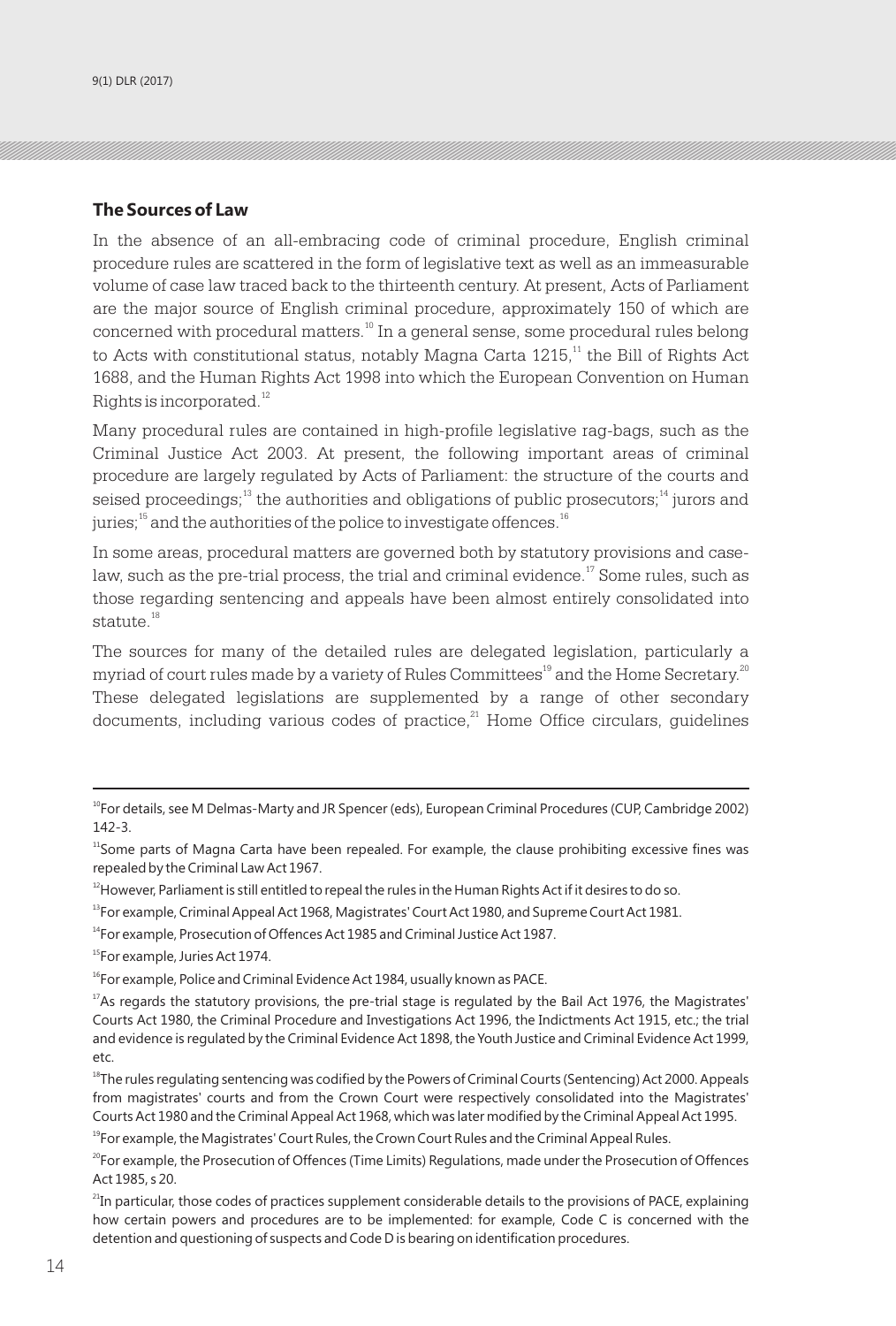

issued by the attorney-general, official advices given by the Judicial Studies Board and practice directions issued by the higher judiciary.

As the origin of English criminal procedure is embedded in a common law tradition, case law is unquestionably important. The major statutes are surrounded by innumerable cases that elaborate and interpret them. In addition, some areas of criminal procedure are so far only regulated by case law. The abuse of process, the paper discusses as a type of remedy is a prominent example that only exists in case law.<sup>22</sup>

#### **Test of Criminal Procedure Defect Consequence**

#### *Avoidance of Overarching Theoretical Design and Integrated Doctrines*

Anglo-American jurists have long rejected the idea of jurisprudence as a science. At the beginning of English legal system, the rules were a strategically contingent creation for reconciling political conflict between the Norman invader and the indigenous population. Thus, a managerial theory for overall rules in criminal procedure was difficult to be instituted whereas the rule of remedy is deemed to be natural. Though the aspiration of jurists for a comprehensive body of rules has been continuing for a century and a half, an overarching system was never really created. $^{23}$  The systematic methods of legal thinking and the law of reason have suffered by rejection from the 'traditionalistic conservatism of the English lawyers'.<sup>24</sup> Turning to English criminal procedure, proceduralists refer to the criminal process rather than to 'the criminal justice system'.<sup>25</sup> It might be caused by the fact that English justice agencies, in practice, are 'relatively autonomous' and 'enjoy considerable discretion'.<sup>26</sup>

Therefore, it is not strange that English common law seems to be wary of ambitious theory, especially considering some traditional socio-legal and political factors. Most of the English-originated criminal procedure theories have a characteristic of anti-

<sup>26</sup>A Ashworth and M Redmayne, *The Criminal Process* (3rd edn OUP, New York 2005) 17.

<sup>&</sup>lt;sup>22</sup> For details of English criminal procedure, see J Sprack, *Emmins on Criminal Procedure* (9<sup>th</sup> edn OUP, New York 2002); A Ashworth and M Redmayne, *The Criminal Process* (3rd edn OUP, New York 2005); JR Spencer, 'The English system' in M Delmas-Marty and JR Spencer (eds), *European Criminal Procedures* (CUP, Cambridge University Press, 2002; ATH Smith, 'Chapter Three England and Wales' in CD Wyngaert (ed), *Criminal Procedure Systems in the European Community* (Butterworths, London, Brussels, Dublin, Edinburgh 1993); P Fennell, C Harding, N Jörg and B Swart (eds), *Criminal Justice in Europe: A Comparative Study, Clarendon Press* (OUP, Oxford, New York 1995); M Davies, H Croall and J Tyrer, *Criminal Jusitce: An Introduction to the Criminal Justice System in England and Wales* (Longman, London and New York 1995). J Hatchard, 'Chapter Four: Criminal Procedure in England and Wales' in J Hatchard, B Huber and R Vogler (eds), *Comparative Criminal Procedure* (B.I.I.C.L, London 1996). DJ Feldman, 'Chapter Four: England and Wales' in CM Bradley (ed), *Criminal Procedure A Worldwide Study* (Carolina Academic Press, Durham, North Carolina 1999) 91-142,

 $^{23}$ For example, the Parliament was encouraged to enact a criminal code by prominent rationalist jurists such as Jeremy Bentham and Sir James Fitzjames Stephen; however, it has never been successful. See R Cross, 'The Making of English Law' [1978] Crim. LR 519, 652; ATH Smith, 'Codification of the Criminal Law (1) The Case for a Code' [1986] Crim. LR 285.

<sup>24</sup>T Weir (tr), K Zweigert and H Kötz, *An Introduction to Comparative Law* (3rd edn OUP, Oxford 1998) 136.

<sup>25</sup>A Ashworth and M Redmayne, The *Criminal Process* (3rd edn OUP, New York 2005) 17. Lord Justice Auld also suggests that the use of the word is 'misleading', because there is no 'system' worthy of the name. See Lord Justice Auld, A Review of the Criminal Courts of England and Wales (The Auld Report) (The Stationery Office, London 2001) <http://www.criminal-courts-review.org.uk/> Chapter Eight, para 1, accessed 15 September, 2015.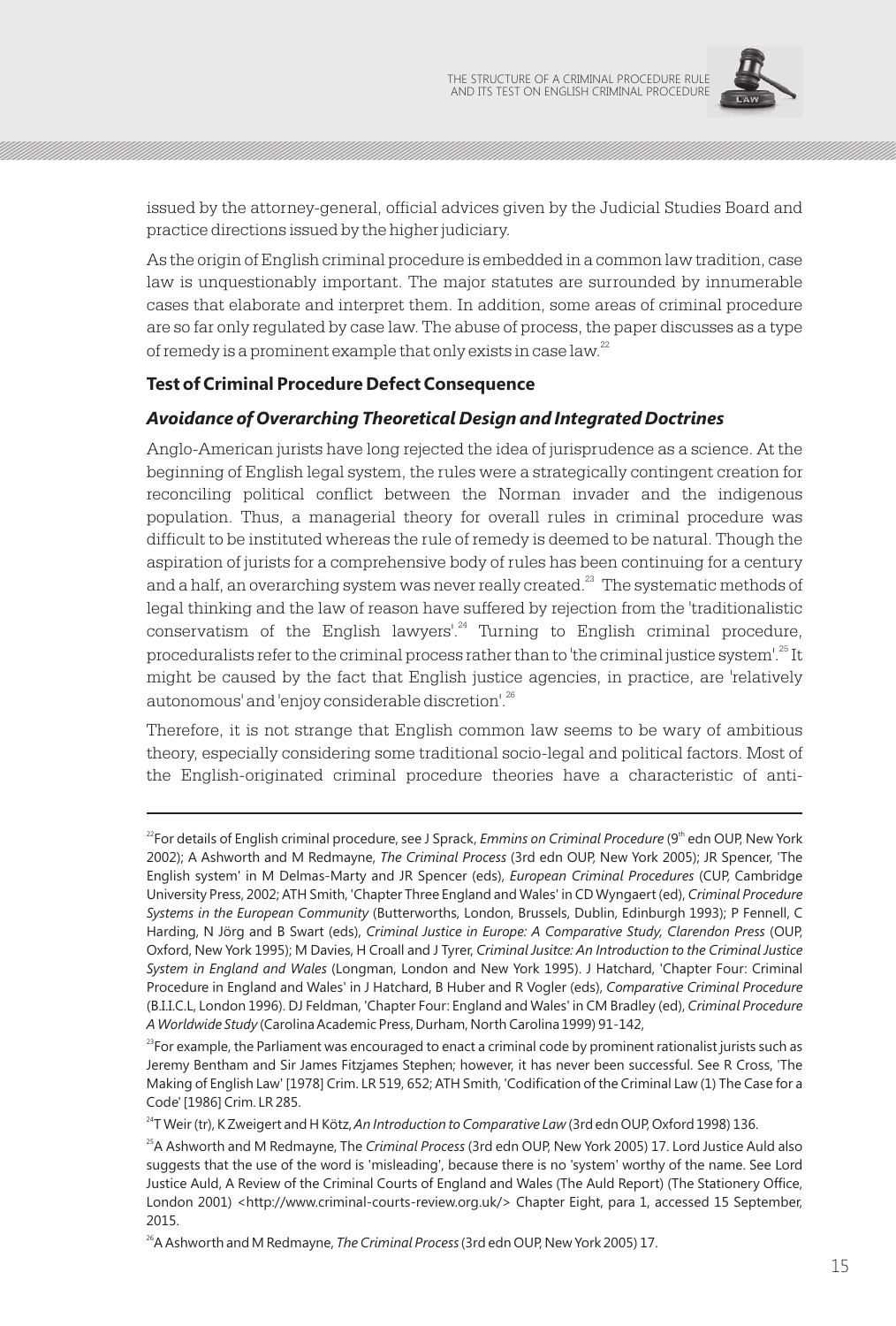formalism with little enthusiasm for divisions. $27$  Naturally, English law is not likely to construct an overarching theory of procedural consequence, which only constitutes one aspect of the criminal process. 'Due process', 'abuse of process', 'exclusion of evidence', etc. are only partial solutions for certain procedural deficiencies and cannot provide a complete framework as to how the breach of procedural rules ought to be remedied. Even the terminologies adopted for remedies were randomly coined and are not within a coherent semantic system. They are rather vague and uncertain, rendering their substance difficult to be apprehended and applied. $^{28}$  Some of them are neither in plain English nor in a scientific shape of design so it is difficult to unify them. For example, 'abuse of process' and 'judicial stay' are notoriously vague. They can be conceived of as expedient measures to cope with particular patterns of breaches of procedure. In the sequential criminal process, the breach of trial procedure vis-à-vis other procedure is much researched. However unfortunately, it is still far from being systemised into an integrated theory. For example, though the right to a fair trial has been institutionalised in Art. 6 of the ECHR, a consensus as to the reach and standard of fairness of trial has never been achieved.

Moreover, the status of criminal procedure has been suspect in the eyes of English jurists. They tend to observe criminal procedure empirically in practice rather than to focus upon the black-letter rules. In the field of criminal procedure, unethical conducts are particularly looked at and justified.<sup>29</sup> Formal rules are clearly circumvented instead of being enforced. In addition, codes of ethics are regarded as an indispensable part of criminal procedure. However, they definitely dilute the legitimacy of criminal procedure because they have no legal force. These attitudinal phenomena as to English criminal procedure are consistent with what Roberts and Zuckerman argue:<sup>30</sup>

Rules which appear clear and settled on their face, but which in practice are frequently circumvented without warning or explanation, produce only the illusion of certainty and predictability.

Empirically, rational theory and the structure of criminal procedure rules receive little attention from common lawyers. Their overly pragmatic view of criminal procedure can be exemplified again by what Roberts and Zuckerman claim,  $31$ 

If we do not trust our judges to discharge the duties of their office, the answer is to appoint new judges, rather than to place inflated demands on procedural rules which, no matter how well-drafted, are bound to disappoint unreasonable expectations.

The method they prefer to ensure the judges' enforcement of procedural rules is not improving procedural rules but a rather contingent way - appointing new judges. Generally, most English criminal proceduralists favour a socio-legal study in dealing with procedural irregularities. However, this cannot preclude the value of structural

<sup>31</sup>*Ibid* 27.

<sup>&</sup>lt;sup>27</sup>Andrew Ashworth divides the decisions into 'processual' and 'dispositive'. See ibid 8. However, in this monograph, this division is not used to construct a fundamental theory for evaluating criminal process.

<sup>28</sup>H.F. Stone, 'Some Aspects of the Problem of Law Simplification' (1923) 23 *Colum. L. Rev.* 327.

<sup>29</sup>A Ashworth and M Redmayne, *The Criminal Process* (3rd edn OUP, New York 2005) 71. See also P Roberts and A Zuckerman, Criminal Evidence (OUP, Oxford 2004) 56-7.

<sup>30</sup>*Roberts and Zuckerman, ibid*. 30.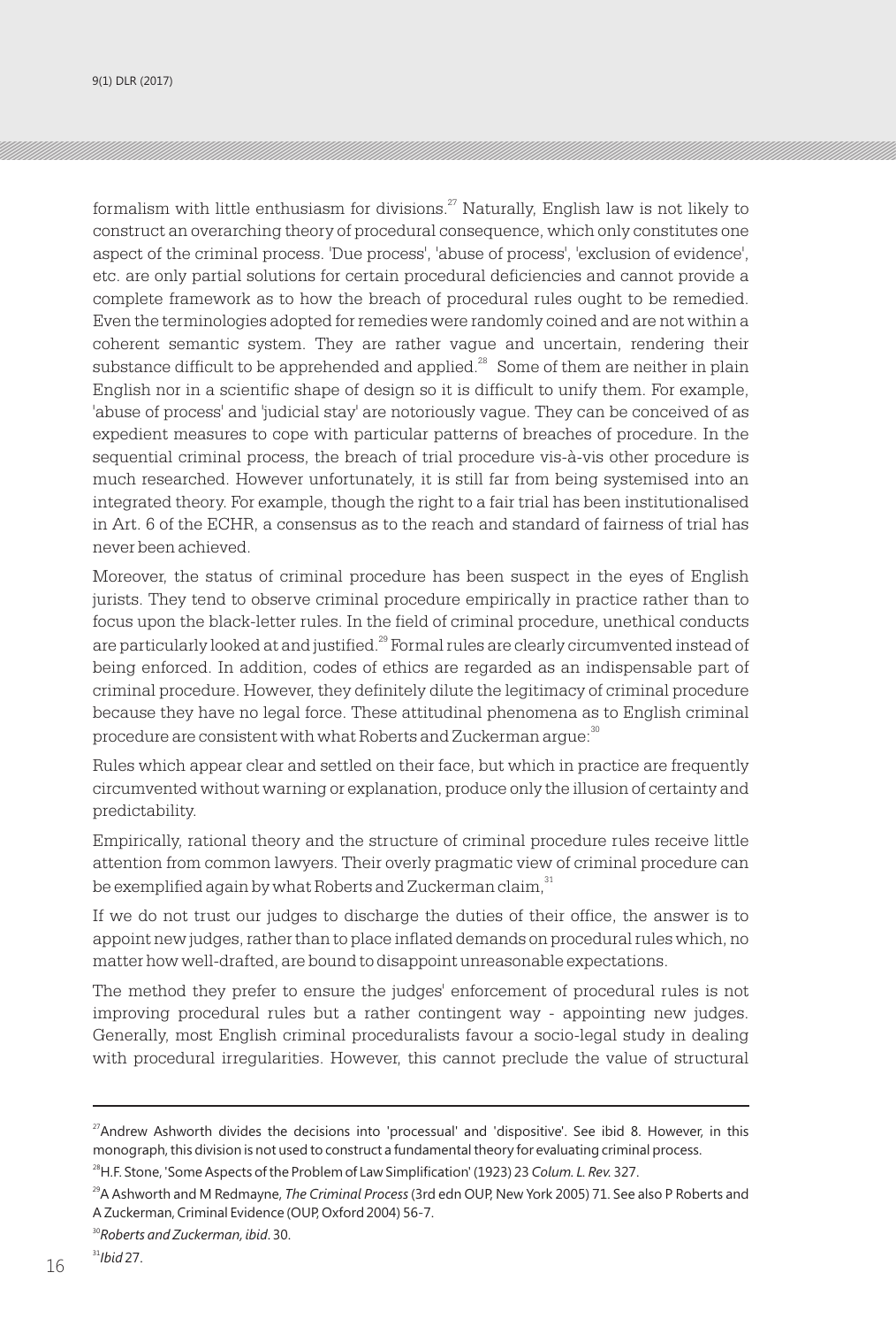

analysis of a procedural rule in positive law. Lack of research in this area might be owing to the lack of a civilian, academic tradition that claims that law needs to be planed prior to being made.

## *Unsystematic Case Law Evolution and Event-Driven Legal Reform*

From a historical perspective, English solutions to procedural deficiencies are fragmented due to their unsystematic evolution. Generally, they are mainly based on case-law appeal systems and a series of judicial reforms recently.

In common law tradition, the most important aim of appeal system is clarification of the law and a reflexive development of the entire system. $32$  It means that law has been evolving bit by bit through the mechanism of an appeal system, so the body of common law is not consciously planned. $33$  In this course, common lawyers tend to proceed by analogy with concrete cases, and avoid large generalisations, thus eventually arriving at  $34$  temporary formulations or principles.<sup> $34$ </sup> For example, errors in the trial are the most common ground of appeal. They can be misdirections in the judge's summing-up, including, inter alia, 'failing to leave to the jury a defence for which a foundation has been laid by the evidence', and 'failing to give an adequate direction on the burden and/or standard of proof.<sup>35</sup> There can also be other procedural errors in the course of trial, including, inter alia, 'allowing the prosecution to amend the indictment when that involved the risk of injustice,' 'allowing evidence to be admitted when it should have been excluded,' 'failing to deal properly with a note from the jury,' 'failing to comply with the statutory limitations on majority verdicts.<sup>136</sup> However, potential errors are not defined clearly in a conceptualised structure but must resort to a vague test: 'was the conviction safe<sup>'37</sup>

The appeal system can be seen as the engine of common law, in that it offers a process for detailed review of the law, including the remedies for procedural deficiencies. In performing the role though, appeals only allow the higher court to exert passive control over the lower courts. Specifically, the appeals offered to challenge procedural defects need to be initially requested by the defendant or the prosecutor, which normally means that the 'serious' legal issues rather than the 'less serious' are more possible to be analysed and clarified. This circumstance impedes blueprinting a complete picture for procedural consequences of the breaches. Moreover, case-law itself restricts the imagination of the related agencies on how the law should be designed.

In addition, the appellate process has not been researched enough. It is manifested by the fact that little is known about the appellate process in the Appeal Court. Criminal

<sup>&</sup>lt;sup>32</sup>Andrew Ashworth even argues that 'unless there is no appeal system, the common law system could hardly exist'. See A Ashworth and M Redmayne, *The Criminal Process* (3rd edn OUP, New York 2005) 338.

<sup>33</sup>M Delmas-Marty and JR Spencer (eds), *European Criminal Procedures* (CUP, Cambridge 2002) 142.

<sup>&</sup>lt;sup>34</sup>See Lord Goff of Chieveley, 'The Wilberforce Lecture 1997 The Future of the Common Law' (1997) 46 ICLQ 753.

<sup>35</sup>J Sprack, *Emmins on Criminal Procedure* (9th edn OUP, New York 2002) 427.

<sup>36</sup>*Ibid*.

<sup>37</sup>*Ibid.*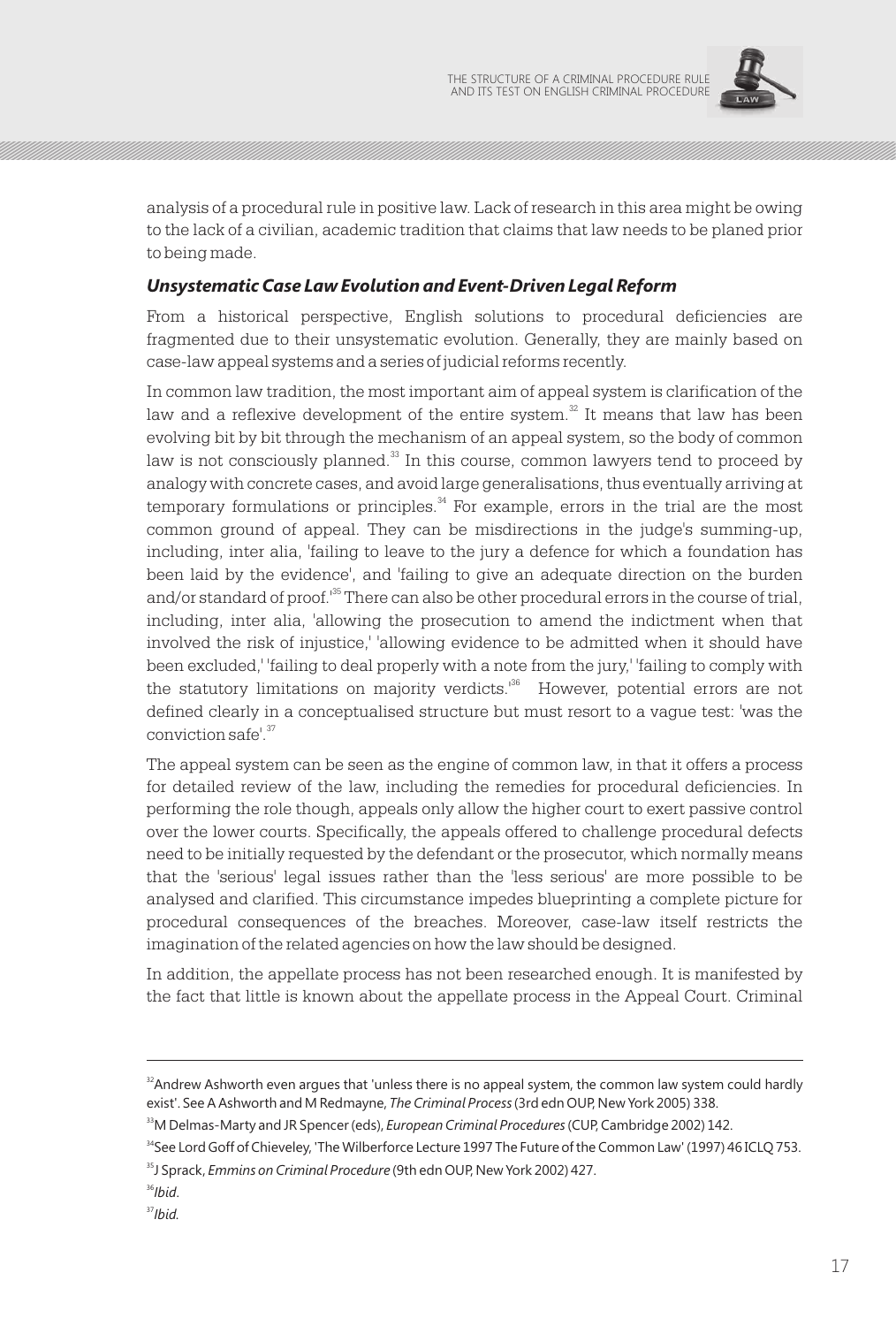procedure only recently demonstrates its tendency to rationalisation<sup>38</sup> and codification.<sup>39</sup> This recent inclination purports to be caused by legal approximation with European continental law under the structure of the ECtHR and the European Union.

Apart from the slow pace of case-evolution, legislative reform occurs sometimes but is often 'event-driven'.<sup>40</sup> It means that reform is only performed when a random matter has been exposed to the general public and gained enormous societal influence. For example, the collapse of miscarriage of justice cases, particularly the Birmingham Six case led to the institution of a Royal Commission on Criminal Justice, promulgation of the Criminal Appeal Act of 1995 and the creation of the Criminal Cases Review Commission. The reform somehow only occurs haphazardly when a severe problem is noticed by the authority. Ashworth and Redmayne even observed, <sup>41</sup>

If the failed prosecution of the suspects in the Stephen Lawrence case had not received adequate media attention, it seems unlikely that the double jeopardy rule would have been the subject of provisions in the Criminal Justice Act 2003.

It is noteworthy that the fundamental cause for reform of criminal process is the political climate when the case happens. Taking advantage of this, the politicians attempt to attract enough support by announcing their particular attitude towards criminal justice.  $42$  This rarely requires systematic thinking or logical coherence with the rest of the law. Thus it is self-evident that so-called 'fundamental reform or change' is only a contingent weapon for democratic votes. In a word, English criminal procedure is not only unsystematic but also susceptible to inconsistency and politics.<sup>43</sup> Though criminal procedure in other jurisdictions may share a similar inclination, it occurs more frequently in the Anglo-American liberalist tradition.

## *Unprincipled Procedural Rules with Scattered Procedural Consequences of the Breaches*

Clearly, there is neither a systematic code nor a uniform and hierarchical structure of legal sources in English criminal procedure. In contrast, there is only a collection of unprincipled laws detailing the directions for handling criminal cases. These procedural rules sometimes overlap with each other and much confusion arises as a result. In addition, many loopholes need to be clarified in English criminal procedure. Though greater endeavor has been tried to introduce guidance and accountabilities into chaotic English criminal procedure, there is still much unfettered discretion, some of which is deliberately left by the legislators. These conditions inevitably mean that criminal

<sup>41</sup>*Ibid*.

<sup>&</sup>lt;sup>38</sup>In the Auld Report, Lord Justice Auld proposed a comprehensive inquiry into English criminal justice systems to the government. Rationalisation of the entire system is a main theme in this report.

<sup>&</sup>lt;sup>39</sup>In both the Auld Report and the governmental White Paper codification is strongly supported. It is claimed that codes of criminal procedure, criminal evidence and sentencing should replace the existing sources of law; For the latest proposal of the White Papers, see the White Papers Criminal Justice: The Way Ahead, Cm 5074(February 2001) and Justice for All (Cm 5563)(July 2002).

<sup>&</sup>lt;sup>40</sup>A Ashworth and M Redmayne, The Criminal Process (3rd edn OUP, New York 2005)16.

<sup>42</sup>*Ibid, s* 17.

<sup>&</sup>lt;sup>43</sup>Justice, Remedying Miscarriages of Justice (British Section of the International Commssion of Jurists United Kingdom, London 1994) 8. 18 19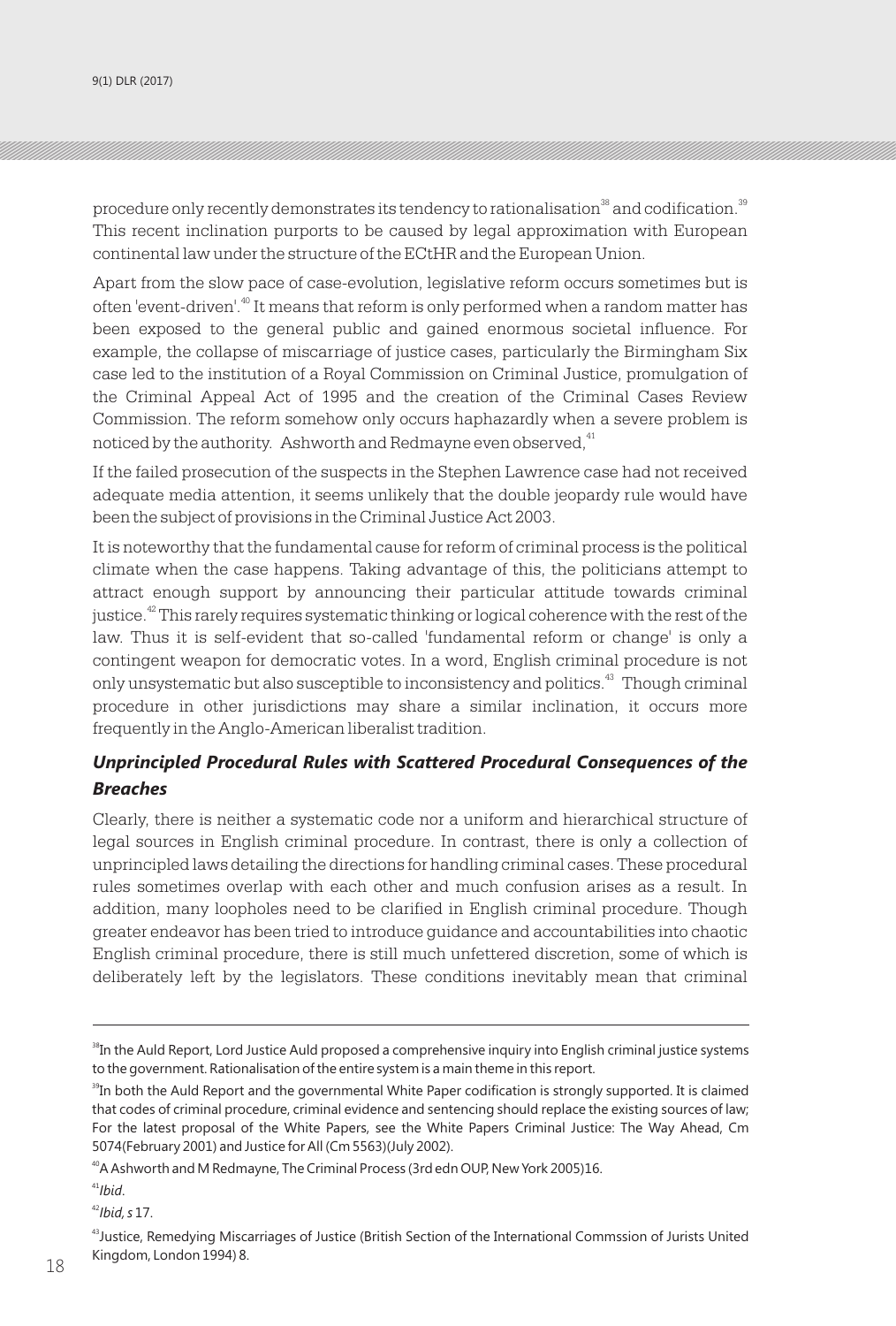

procedure defect consequences are similarly scattered without being designed in an orderly way.

In fact, the appeal measures in a broad sense constitute the main body of procedural sanctions: (1) if a procedural error is found to result in an 'unsafe' conviction by the Court of Appeal, the appeal must be allowed and the appellant's conviction should be quashed.<sup>44</sup> If the interests of justice so require, a retrial may be followed<sup>45</sup>; (2) If the conviction, order, determination or other proceeding of a magistrate's court is wrong in  $\alpha^{46}$  or in excess of jurisdiction, the party can appeal to the Crown Court or by stating a case to the High Court. If the appeal is successful, the Crown Court or High Court can 'reverse or vary any part of the decision appealed against', 'remit the matter to the magistrates with its opinion thereon' or 'make such other order in the matter as it thinks  $\text{just}^{\text{47}}$ ; (3) If the Crown Court's decision in matters not relating to trial on indictment is wrong in law or in excess of jurisdiction, the party can also appeal by case stated to the High Court. And the consequence in the second situation is also applicable; and (4) If a procedural irregularity occurred prior to or at the beginning of Crown Court proceedings, which causes a fundamental mistrial, with the consequence of the defendant being never put in danger of a valid conviction, a writ of venire de novo should be passed, and a retrial should follow.<sup>48</sup> Despite a myriad of appeal measures, the demarcations of applicable conditions of appeals are not clearly provided.

Many procedural rules are created to loosely guide practice rather than to regulate it. However, if the rule is effective, it must at least have some extent of density and rigidity. For example, the 'National Standards for Cautioning' is supported merely by a Home Office circular, and thus cannot be binding in law.<sup>49</sup> Some guidelines, such as the Codes of PACE, are too generally phrased to make the regulated persons accountable.  $E^{\text{60}}$  Even though the House of Lords tends to interpret the Codes of PACE strictly, in a lot of cases, such as *R. v. Forbes*, <sup>51</sup> there is no clear consequence for a breach of Code D.<sup>52</sup>

The common law tends to always fall into the trap of repeatedly clarifying definitions of certain procedural faults, such as 'abuse of process', 'technical error', and 'substantive error'. Use of these terminologies usually results in flexible ascription of criminal procedure defect consequences depending on which particular fault is deemed to have arisen. The remedies for irregularities are usually temporarily provided after a judicial

<sup>48</sup>See *ibid* 429.

<sup>50</sup>A Ashworth and M Redmayne, *The Criminal Process* (3rd edn OUP, New York 2005)161.

 $51$ (2001) UKHL 40.

<sup>52</sup>See Royal Commission on Criminal Justice, *Report* (Cm 2263 HMSO, London 1993) 32. 2014

<sup>44</sup>Criminal Appeal Act, s 2(2).

<sup>45</sup>*Ibid*, s 7.

<sup>46</sup>The conditions that are wrong in law include, *inter alia*, that 'the information was bad for duplicity', 'the magistrates had no power to try the case', 'the inadmissible evidence was received or admissible evidence excluded' etc. See J Sprack, *Emmins on Criminal Procedure* (9th edn OUP, New York 2002) 459.

<sup>47</sup>See *ibid* 458, 464.

<sup>&</sup>lt;sup>49</sup>However, the 1993 Royal Commission recommended that police cautioning should be governed by statute, under which national guidelines, drawn up in consultation with the CPS and the police service among others, should be laid down in regulations. See Royal Commission on Criminal Justice, *Report* (Cm 2263 HMSO, London 1993) para 5.57.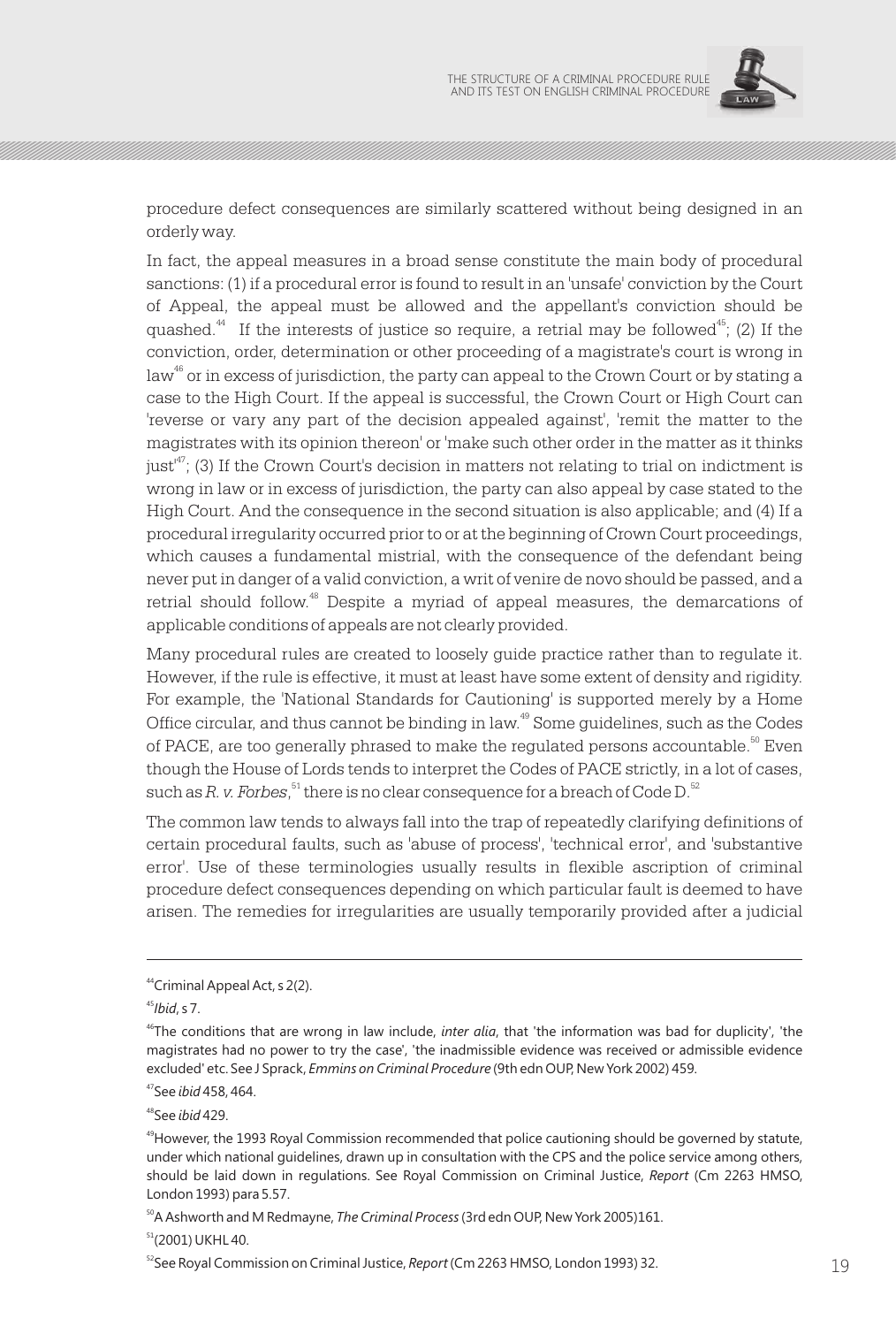9(1) DLR (2017)

balancing of conflicting rules. Meanwhile, different judges may use different procedural consequences to deal with similar irregularities. Without clear definitions of terminologies and enough overarching rules, the remedy for breach of a procedural rule is largely unpredictable. In these circumstances it is difficult to decide whether certain procedural consequences will be applied when a defect occurs.<sup>53</sup>

Many other types of consequence are frequently employed instead of using a procedural consequence to deal with procedural defects. These legal consequences consist of administrative consequences, disciplinary consequences, civil consequences, criminal consequences, etc. For example, non-compliance with PACE, such as illegal arrest and trespass to premises, can result in civil actions and criminal proceedings as well as disciplinary proceedings.<sup>54</sup> Again, extracting a confession through violence might also have various similar consequences. It seems that the categorisation of legal consequences, especially according to legal branches, receives little attention. What is perhaps more concerning is whether the sanction is severe enough to deter procedural irregularities. The remedies for irregularities can be quashing the conviction with or without a retrial, a financial award, a reduction in sentence, or a simple declaration that there has been a breach of rights.<sup>55</sup> However, the relationship between different types of remedies is not clarified, which creates too much unfettered discretion for the choice of a solution to a procedural breach.

#### *Weak Structural Constraints in Various Procedural Remedies*

Criminal justice agencies in England have been relatively independent in terms of their mutual relationships. The authority is not only diffused between superior agency and inferior agency, but also isolated between two agencies at the same level. Clearly, this is partly owing to the long-term evolution of English law in a relatively close space resistant to the influence from outside jurisdictions. The loose structural constraints for the remedial measures leads to many cases of unaccountability, which further contributes to the inadequacy of criminal procedure defect consequences in the caselaw context.

The relationship between prosecutor and police is relatively isolated so the necessary check between them is almost absent. Initially, the police, as private citizens, undertook the responsibility both of investigation and of prosecution. The Prosecution of Offences Act 1985 created the Crown Prosecution Service (CPS). It is operated under the orders of the Director of Public Prosecutions (DPP), who acts 'under the superintendence of the Attorney-General'.<sup>56</sup> The primary reason for introducing the CPS was to bring a professional prosecutorial review into the system, to prevent weak or inappropriate cases from going to courts,  $57$  and for this they were given a power of discontinuance.  $58$ 

<sup>&</sup>lt;sup>53</sup>For example, in the case of illegally or improperly obtained evidence, it is difficult to predict in advance whether it shall be excluded or not.

<sup>54</sup>C Elliott and F Quinn, *English Legal System* (6th edn Pearson Longman, Essex 2005) 257.

<sup>55</sup>See I Dennis, 'Fair Trials and Safe Convictions' (2003) 56 CLP 211, 223; B Emmerson and A Ashworth, *Human Rights and Criminal Justice* (Sweet & Maxwell, London 2001) 17-33.

<sup>&</sup>lt;sup>56</sup>See Prosecution of Offences Act 1985, s 3 (1).

<sup>57</sup>Royal Commission on Criminal Procedure, *Report* (Cmnd.8092 HMSO, London, 1981) para 7.6.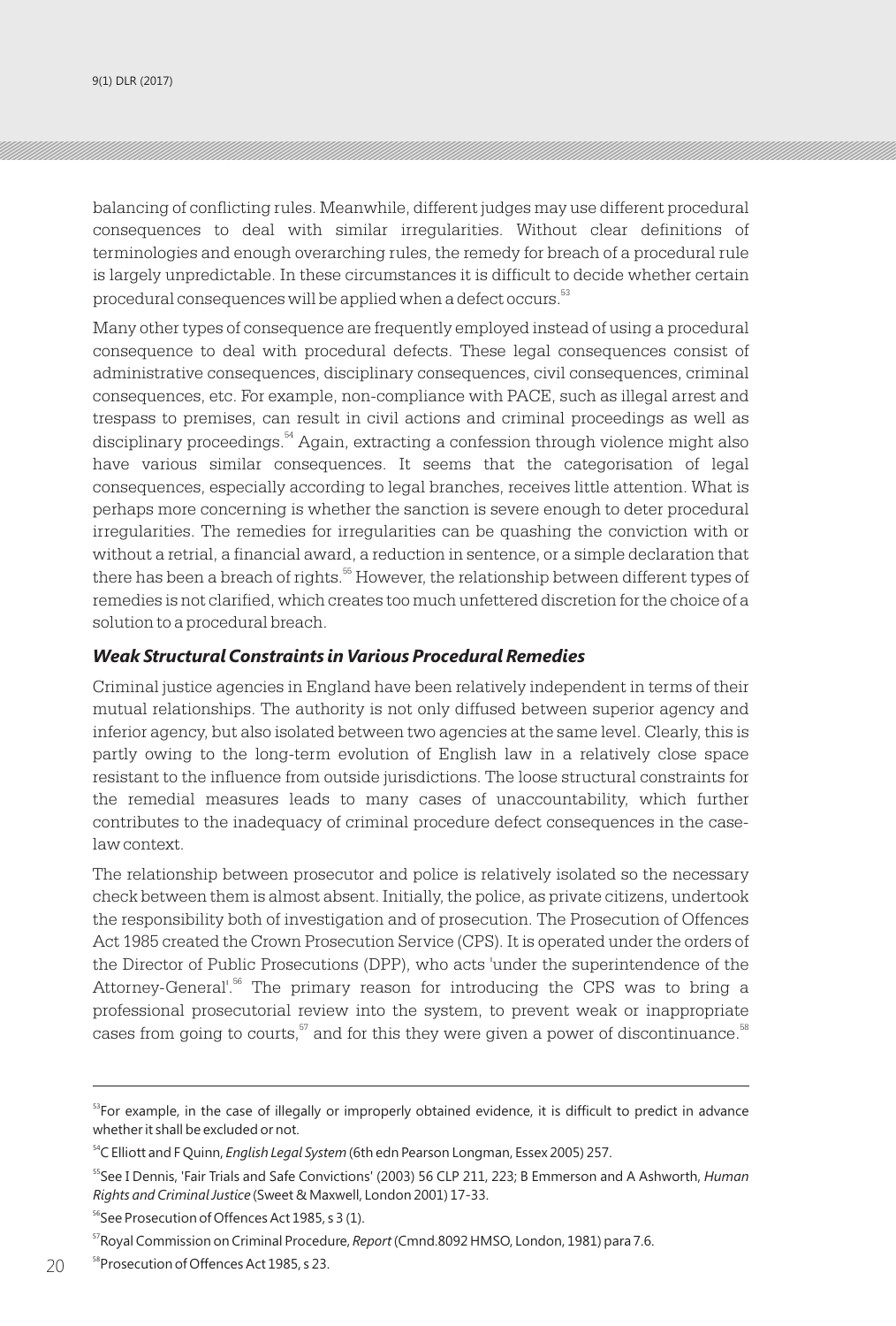

When compared with counterparts in other countries, however, the Crown prosecutors play a less important role in the criminal justice system. They have few rights to control the activities of the police.<sup>59</sup> It is a well-known characteristic of the police that the supervision of constables is not great, and that they have much *de facto* discretion.<sup>60</sup>

The police are locally organised and largely independent of direct government control. Accountability for individual decisions depends largely on the internal structure of the agency. However, a hierarchy of the police within the broader criminal process is absent and they play rather confused roles. Generally, the police have two distinguishing features: firstly, when investigating crimes, they are left largely on their own. Although they must procure a warrant from a judge or a magistrate before they are allowed to take certain coercive measures, they do not carry out their investigations under the direction of a public prosecutor or a juge d'instruction. Secondly, having completed their investigations and identified a suspect, they may make the decision to launch a prosecution. This is odd when compared to most other jurisdictions, where the initial decision to prosecute is made by the public prosecutor.<sup>61</sup> Although, now the CPS has the authority to discontinue the prosecution, it is a rather difficult and ambiguous route, since the CPS does not usually challenge the police decision. The route for reform chosen was partially due to the police trying to avoid losing power to the newly created CPS.

English common law has arrived at a peculiar legal structure, which is somehow in contradiction to the standard structure of a legal rule clarified above. Historically, a law of remedies instead of a complete structure of legal rules had been shown in the clause 29 of Magna Carta 1215:

No freeman shall be taken or imprisoned, or be disseised of his freehold, or liberties, or free customs, or be outlawed, or exiled, or any other wise destroyed; nor will we pass upon him nor condemn him, unless by the lawful judgment of his peers, or by the law of the land. We will sell to no man, we will not deny or defer to any man either justice or right.

The development of habeas corpus has been tremendously influenced by this clause. It indicates that any person detained under criminal procedure is entitled, as a right, to have the legality of his or her detention re-examined by the judge.<sup>62</sup> Hence, habeas corpus became an efficacious mechanism for political opponents to challenge an arbitrary order of imprisonment made by the king. In ordinary criminal cases, it was once regularly used for challenging a refusal by local justices to grant defendants bail and excessive pre-trial detention.<sup>63</sup> In modern English criminal procedure, habeas corpus is hardly mentioned, as such challenges gradually evolved into a slightly different legal machinery of remedies. $64$ 

<sup>&</sup>lt;sup>59</sup>Code for Crown Prosecutors 2010, s 3.1.

<sup>&</sup>lt;sup>60</sup>M Maquire and C Norris, *The Conduct and Supervision of Criminal Investigations* (HMSO, London 1992).

<sup>61</sup>M Delmas-Marty and JR Spencer (eds), *European Criminal Procedures* (CUP, Cambridge 2002) 151.

<sup>62</sup>RJ Sharpe, *The Law of Habeas Corpus* (2nd edn OUP, Oxford 1989).

<sup>&</sup>lt;sup>63</sup>M Delmas-Marty and JR Spencer (eds), *European Criminal Procedures* (CUP, Cambridge 2002) 146. <sup>64</sup>*Ibid*.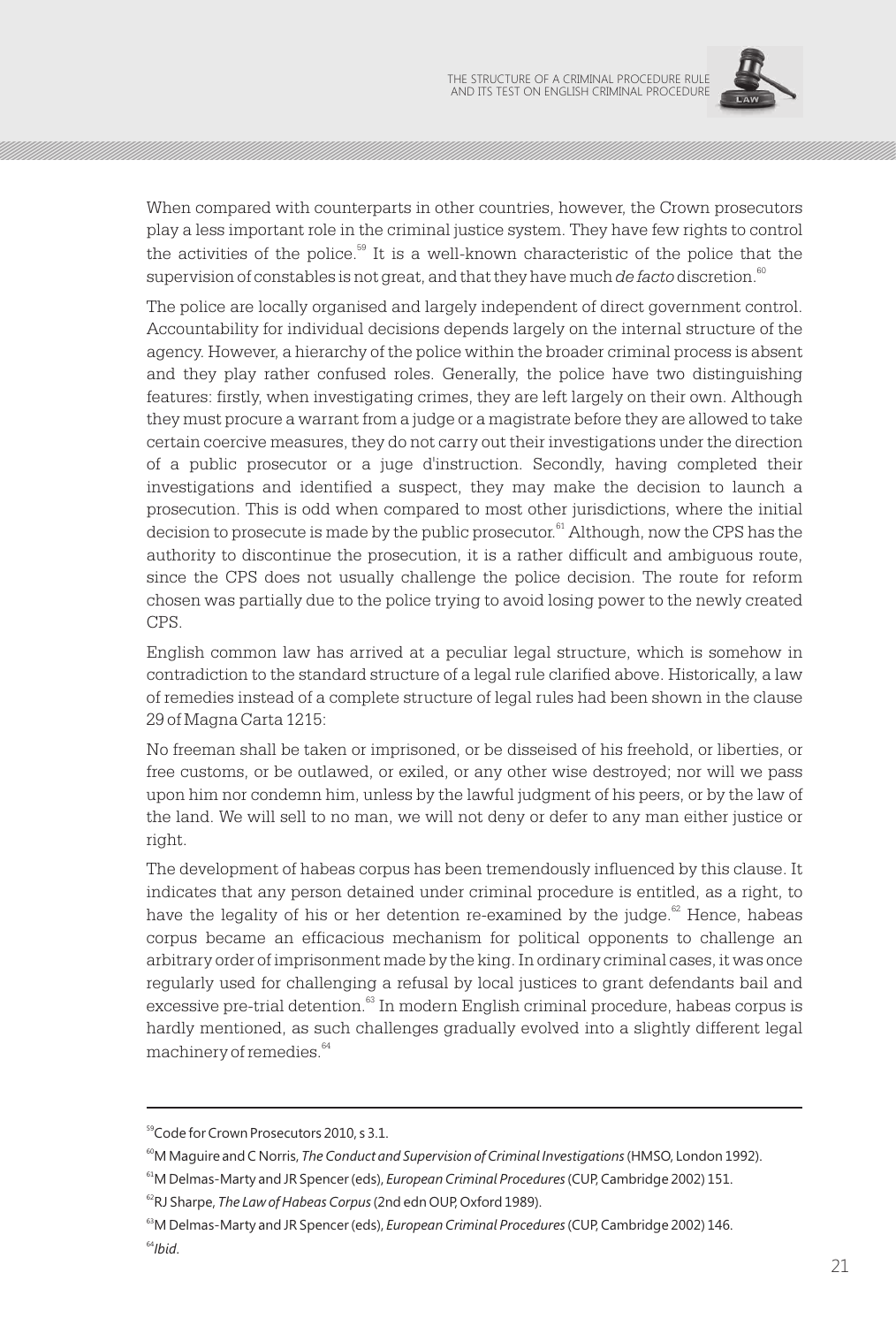Most issues of possible nullity of conduct should be settled by the court. The check of legality by the court has not inevitably led to clear guidance. In a sense, the court is the fundamental pillar for dealing with procedural impropriety. At present, the legitimacy of police decisions at the prosecution stage of the process can be challenged in the form of judicial review before the court but this is a civil procedure. An active restraint by the agency seised of the case to prevent procedural breaches is almost absent within the criminal procedure system. If there is no challenge from one party, especially the defence, there will be no nullification procedure.

An unaccountable body, the jury, might be one plausible reason for weak structural constraints in decision-making. In England, the jury was originally introduced as a substitute for the judgment of God pronounced through ordeal. The lay participation injects a certain degree of unpredictability into a criminal justice system. The division of responsibility between judge and jury in Crown Court trial indicates an additional relationship to be regulated. Subject to soft control from the judiciary, a jury may even set aside criminal law embodied in the judge's instructions and make their own decision.<sup>65</sup> It is clear that considerable trust is put in the jury during the criminal proceeding. As Ashworth and Redmayne observe, 66

If the Court of Appeal interfered with jury verdicts too readily, it would put itself in the uncomfortable position of questioning the ability of the jury to reach correct verdicts: it might be thought to be undermining the very system which it oversees.

In addition, it is not required for the jury to give reasons for its decisions and its deliberations are secret. Thus the Court of Appeal cannot identify the precise reason(s) why the jury makes a certain decision.

Since 1964 the Court of Appeal has been entrusted with the power to order a retrial, whereby the court can 'combine a concern for the integrity of the original trial with respect for the jury as the final decision maker in the criminal process'.<sup>67</sup> Even so, it is still difficult to deal with adjudicative faults committed by the jury. Although the Criminal Appeal Act provides that the Court of Appeal 'shall allow an appeal against conviction if they think the conviction is unsafe' and shall 'dismiss such an appeal in any other case', <sup>68</sup> the Court is generally reluctant to interfere with a jury's decision as to conviction. Under these circumstances, many appeals from defendants have been dismissed unjustly.

In English criminal proceedings, there are large-scale buffer zones due to the existence of the jury. In many cases, clear-cut measures against non-compliance with legal rules as to decision-making are absent. For example, the House of Lords have held that the jury should be informed if Code D of PACE has been breached and requested to consider the significance of the breach. In some cases the breach may result in exclusion of identification evidence. If not excluded, the judges are obliged to warn juries about the

<sup>&</sup>lt;sup>65</sup>M Damaška, 'Structures of Authority and Comparative Criminal Procedure' (1975) 84 YLJ 491. See also J Feinberg, The Right to Disobey (1989) 87 Mich. L. Rev. 1702-4.

<sup>&</sup>lt;sup>66</sup>A Ashworth and M Redmayne, *The Criminal Process* (3rd edn OUP, New York 2005) 345. <sup>67</sup>*Ibid* 346.

 $^{68}$ Criminal Appeal Act 1968, s 2(1). The amendments were introduced by the Criminal Appeal Act 1995.